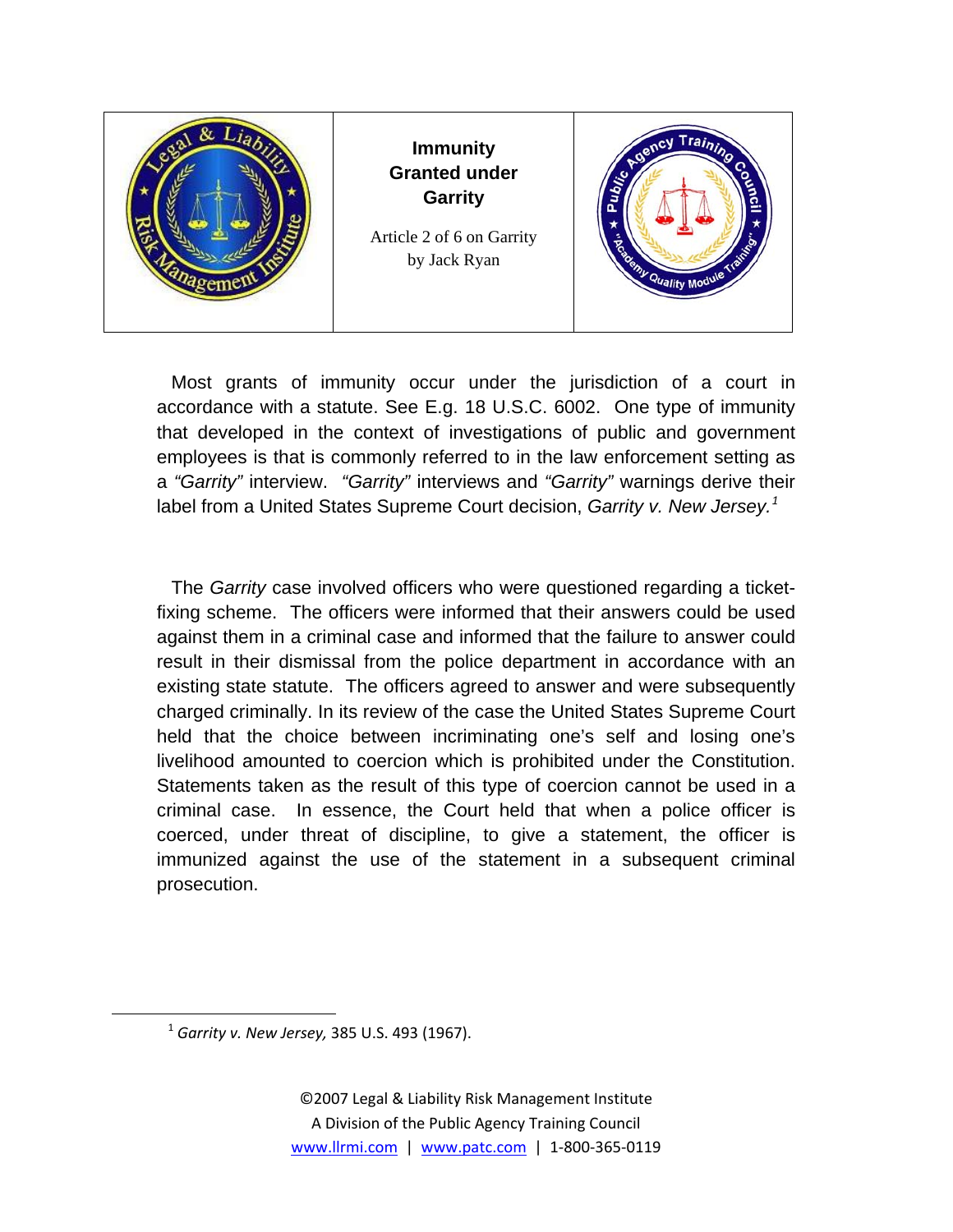Shortly after the *Garrity* case, the Court reviewed a case that was the flipscenario. In *Gardner v. Broderick*,<sup>[2](#page-1-0)</sup> the Court was confronted with another investigation involving a police officer. In *Gardner*, a police officer was subpoenaed to appear before a grand jury investigating the bribery and corruption of police officers. An officer appearing before the grand jury exercised his Fifth Amendment privilege after being warned that his failure to sign a waiver of the privilege might lead to his dismissal from the police department. Because he refused to waive the privilege against selfincrimination, the officer was fired. In its review of the case, the Court decided that a police officer may not refuse to answer questions relating to the performance of his or her duties as long as the officer is immune from the use or derivative use of his or her answers in a subsequent criminal prosecution. However, an officer cannot be forced to waive his or her  $5<sup>th</sup>$ Amendment privilege under the threat of dismissal from his or her position. An officer cannot be fired for failing to relinquish the  $5<sup>th</sup>$  Amendment privilege.

A number of cases have been decided since *Garrity* and *Gardner*  interpreting the scope of protection that public employees have during administrative interviews. In reviewing these cases, one must keep in mind that these cases create a form of immunity that is in the hands of investigators. There is no review by a neutral and detached magistrate to determine if the immunity granted is appropriate under the facts of the case being investigated. Some writers have criticized this agency-imposed immunity citing the possibility of abuse. $3$ 

## **Transactional Immunity**

The state of Massachusetts and, according to some commentators Alaska, are the only state that requires a grant of transactional immunity before an officer can be forced to speak regarding matters that may result in departmental discipline.<sup>[4](#page-1-2)</sup> Officer Carney was one of several officers being

<span id="page-1-0"></span><sup>2</sup> *Gardner v. Broderick*, 392 U.S. 273 (1967),

<span id="page-1-1"></span><sup>&</sup>lt;sup>3</sup> See, "Code of Silence: Police Shootings and the Right to Remain Silent" Robert Myers, 26 Golden Gate U. L. Rev. 497 (1996).

<span id="page-1-2"></span><sup>4</sup> *See, Baglioni v. Chief of Police of Salem*, *656 N.E. 2d 1223 (1995), Carney v. Springfield,* 532 N.E. 2d 631 (Mass. 1988).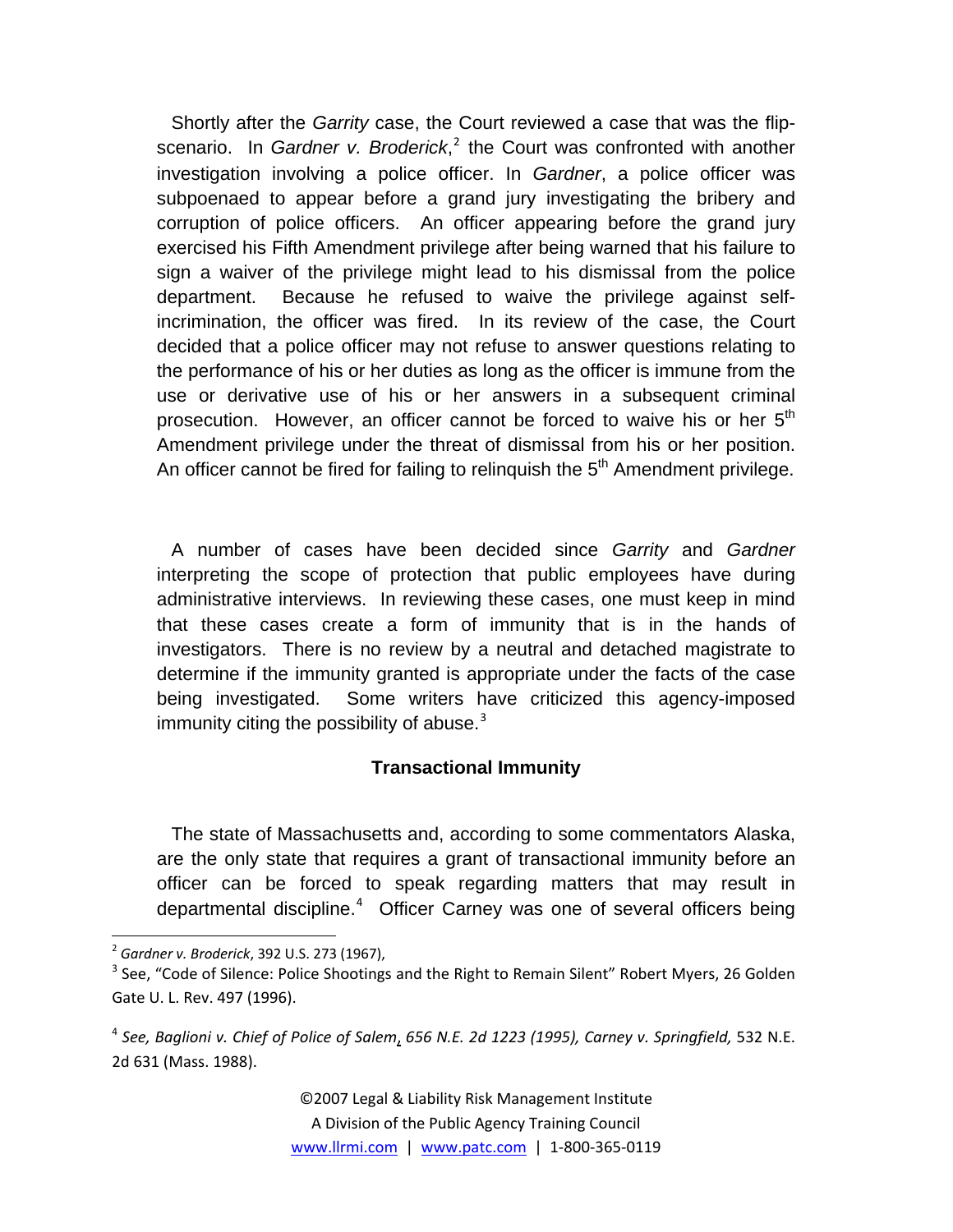investigated regarding violations of the narcotics law. On two occasions, Officer Carney was called in for interviews dealing with his fitness for duty. On both occasions, he was given Miranda warnings and informed that his answers could be used against him in a criminal proceeding. When Carney refused to waive his rights, the investigating officer acknowledged this refusal and then ordered Carney to answer questions under the threat of discipline. In both instances, Carney maintained his silence after the investigating officer failed to adequately explain the consequences of Carney's refusal. During the second interview, Carney's attorney sought a clarification of the threat of discipline and asked what steps had been taken to grant Carney immunity. Carney was suspended for his refusal to answer questions.

The Supreme Judicial Court of Massachusetts dealt with two issues in this case. First, whether the informal immunity offered in an administrative interview with a public employee is valid. The SJC acknowledged that absent a valid grant of immunity an officer could continue to exercise his or her constitutional privilege and refuse to answer questions. In resolving this initial question, the court acknowledged that informal grants of immunity "under the Fifth Amendment to the United States Constitution can also arise where public employees are compelled to answer questions narrowly and specifically related to their job performance."

In reviewing the warnings giving to Carney, the SJC concluded: "Where public employers compel answers in an investigation, however, the employer, at the time of the interrogation, must specify to the employee, the precise repercussions (i.e., suspension, discharge or the exact form of discipline) that will result if the employee fails to respond." The court found that the investigating officer failed to give Carney sufficient warnings.

On the second and more significant issue, the SJC found that in order to comport with the Massachusetts Declaration of Rights, an officer who is forced to answer incriminating questions under threat of job action, must be granted transactional immunity.

<u> 1989 - Johann Stein, marwolaethau a gweledydd a ganlad y ganlad y ganlad y ganlad y ganlad y ganlad y ganlad</u>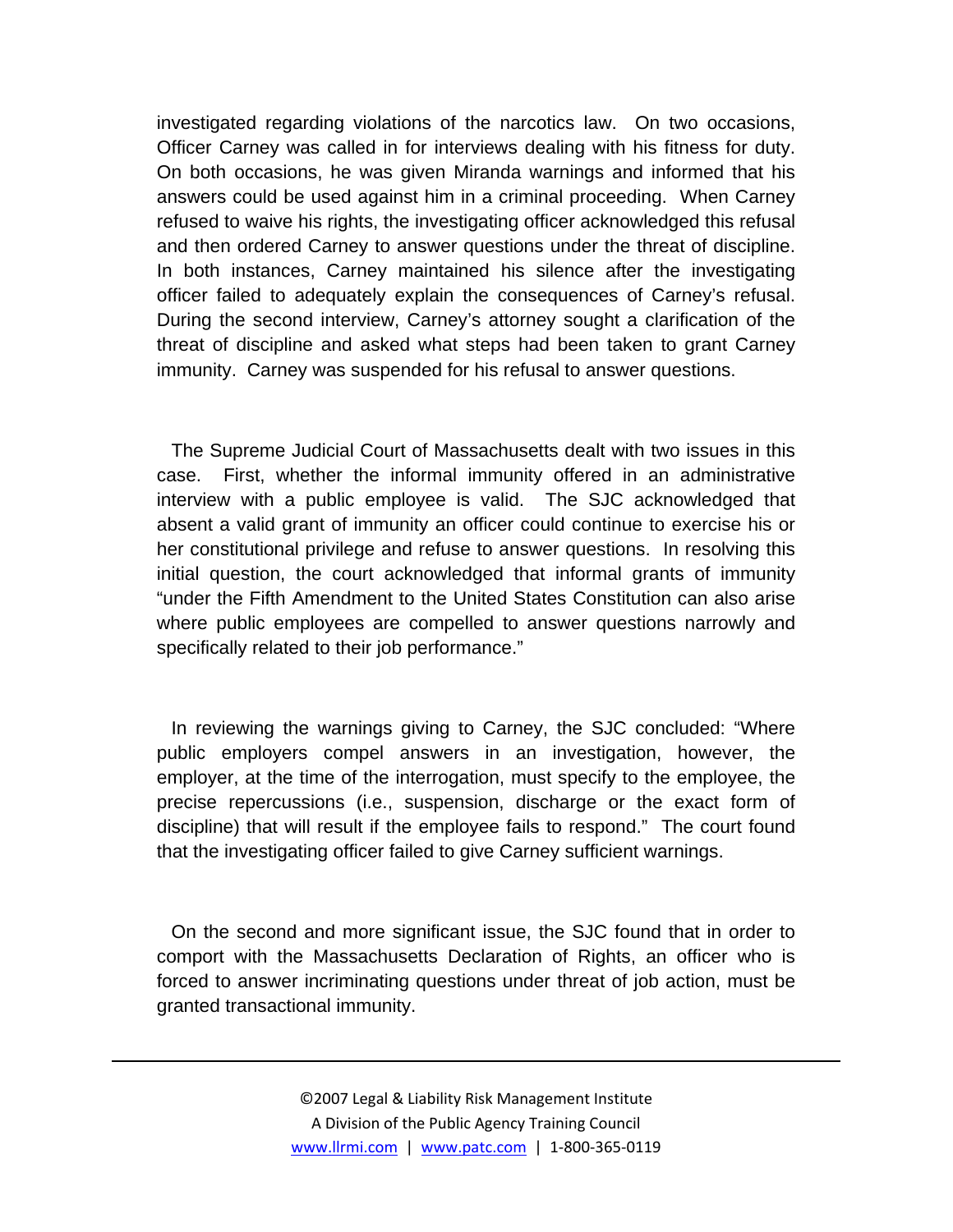In a more recent case, the Supreme Judicial Court re-affirmed the requirement of transactional immunity under the Massachusetts Declaration of Rights, but further explained that such a grant would only translated to use/derivative use immunity in a federal prosecution.<sup>[5](#page-3-0)</sup>

In *Baglioni,* union officials for the Salem Police Department sought to enjoin the police department from ordering two officers to take a polygraph examination unless the officers were first granted transactional immunity. The officers were subjects of an investigation of malicious damage to another officer's locker and filing a false police report. The district attorney for the Eastern District of Massachusetts had written a letter to the chief of police declining criminal prosecution on these matters; however the officers believed that the letter was insufficient to provide them with transactional immunity.

The Supreme Judicial Court reviewed the power of the district attorney to grant immunity outside of the immunity statute. The court asserted: "We shall assume, without deciding, that a district attorney has authority to grant immunity to a person with respect to events as to which that person is obliged to make statements at the risk of loss of employment. The district attorney's authority extends, however, only to the limits of his district. Immunity from prosecution by a district attorney in another district, by the Attorney General, or by a United States attorney does not automatically flow from such a grant of immunity… One who persists in the assertion that the promise does not fully protect his or her rights against self-incrimination must be assured that the purported immunity (a) is effective Statewide and (b) protects against the use of any statements in the prosecution of any Federal crime… The fact that an effective State grant of transactional immunity only translates into use and derivative use immunity for Federal purposes presents no obstacle to compelling a person to answer questions… The plaintiff officers have no right to insist on transactional immunity from Federal prosecution.

<span id="page-3-0"></span> $^5$  Baglioni v. Chief of Police of Salem, 656 N.E. 2d 1223 (Mass. 1995).